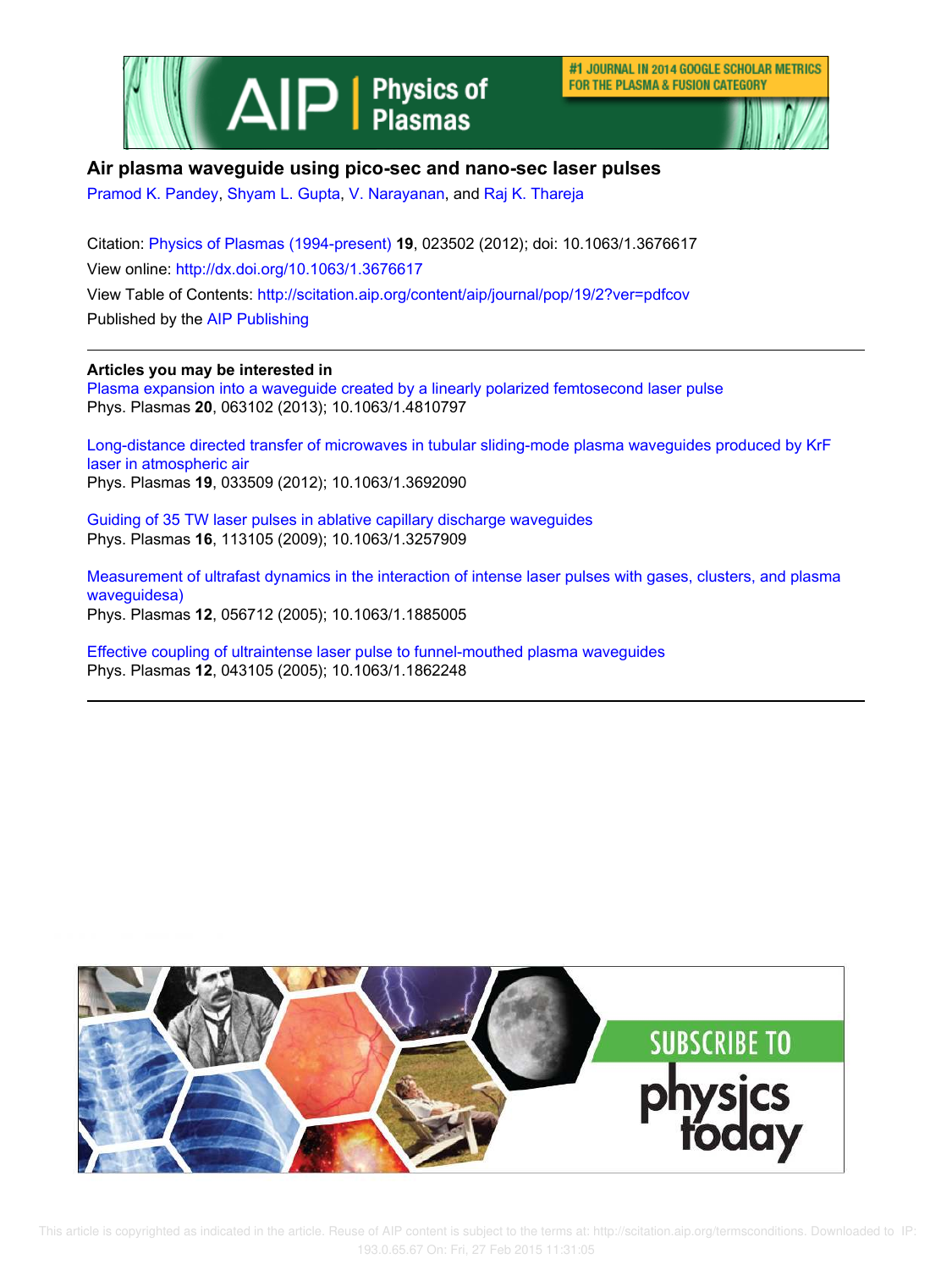# Air plasma waveguide using pico-sec and nano-sec laser pulses

Pramod K. Pandey,<sup>1</sup> Shyam L. Gupta,<sup>1</sup> V. Narayanan,<sup>2</sup> and Raj K. Thareja<sup>1,a)</sup>  $1$ Department of Physics, Indian Institute of Technology Kanpur, Kanpur 208016 (U.P.), India <sup>2</sup>Department of Physics, Indian Institute of Technology Rajasthan, Jodhpur, Rajasthan 342011, India

(Received 25 August 2011; accepted 1 December 2011; published online 3 February 2012)

We report a shock driven plasma in air breakdown using pump-probe to elucidate the hydrodynamic evolution of air plasma waveguide. Imaging of the evolution of air plasma plume is used to investigate the pump pulse effect on the plume dynamic. Imaging of the channeled pulse through evolved waveguide shows five time enhancement in Rayleigh length at 7 ns delay of probe pulse with respect to pump pulse. The evolved channel radius  $r_{ch} \approx 37 \,\mu m$  has been shown to couple the maximum energy of the probe pulse yielding the electron density difference  $\Delta n_e \sim 10^{18} \text{ cm}^{-3}$ between axis and periphery of the channel. The air plasma wave guide is shown to support the fundamental mode at optimum delay. © 2012 American Institute of Physics. [doi:10.1063/1.3676617]

#### I. INTRODUCTION

The abundant applications of plasma channeling such as laser wakefield accelerators,<sup>1</sup> high harmonic generation,<sup>2</sup> remote sensing,<sup>3</sup> and advanced laser fusion schemes<sup>4</sup> have attracted considerable interest in this field in the recent past. The pulsed-laser breakdown of air has been investigated extensively for many years because of its potential applications in remote sensing and communication.<sup>3</sup> A high power laser beam focused in air causes the air breakdown due to cascade ionization/multiphoton ionization. The high temperature air plasma, thus formed, moves with the supersonic speed in the ambient air forming shock waves. The propagating shock wave moves away from the focal region and results in radially increasing electron density.<sup>5</sup> A laser pulses can be guided through the plasma when the refractive index along the optical axis can be increased sufficiently to balance the diffraction effects due to focusing.<sup>5</sup> However, the recombination between electrons and ions decreases radial electron density gradient which limits the channel life time,<sup>6</sup> and hence make it unsuitable for the practical applications, which require channels not only long in terms of distance but also long life time. Thus for guiding of a pulse through the plasma, it is imperative that probe pulse be sent through the pre formed plasma with controlled delay with respect to plasma creating pulse such that it enhances the radial electron density gradient and suppresses the recombination processes in the plasma. This eventually results in increase of the life time of the plasma channel. The ten times enhancement in the life time of the plasma channel in air as compared to the single pulse case using femto-sec and subnano-sec laser pulses has been reported.<sup>7</sup>

Several techniques such as hollow capillaries, channeling by hydrodynamic expansion of a line focused discharge using axicon, z-pinch plasmas, gas filled capillary discharges, and relativistic guiding have been studied.<sup>8-10</sup> The guiding of a high peak power pulse (fs) has been reported using Kerr lensing where non linear intensity dependent refractive index of the medium acts as a positive lens that focuses the beam to overcome the diffraction effects due to ionization of the medium.<sup>7</sup> However, the filamentation breaking of the beam at high intensity limits it to happen. $11$ 

In the present work, we conclusively demonstrate the guiding properties of the preformed plasma waveguide for the second pulse, lengthening of the channel because of the redistribution of the radial electron density and movement of the shock radially outwards from the focal region. The paper is organized as follows: Section  $\Pi$  describes the details of the experimental setup, the results and discussion are presented in Sec. III, and conclusions are given in Sec. IV.

#### II. EXPERIMENTAL

The schematic of the experimental setup used is shown in Fig. 1. In order to study the plasma channel formed in air, we used the Nd:YAG pico-second (ps) laser (Quantel:YG901C) of wavelength  $\lambda = 1064$  nm and pulse width  $\tau_p = 50$  ps (full width at half maximum, FWHM) and is referred as pump pulse  $P_1$ . The laser consists of an active passive mode locked oscillator and double pass amplifier, which delivers maximum energy of 80 mJ at 10 Hz repetition rate. A nano-second Nd:YAG laser, pulse width of 6 ns (FWHM), having active Q-switched oscillator (Quanta Ray INDI) delivering maximum of 200 mJ at its second harmonic,  $\lambda = 532$  nm with repetition rate of 10 Hz, was used as probe pulse  $P_2$ . The pump pulse was focused to a spot size  $r_0 = 10 \mu m$  to achieve a maximum intensity  $\sim$  2  $\times 10^{14}$  W/cm<sup>2</sup> and stable air breakdown. A small part ( $\langle 10\%$ ) of the pump beam P<sub>1</sub> was passed through a potassium dihydrogen phosphate (KDP) crystal to generate second harmonic (532 nm) beam  $P_3$  for use in interferometry experiment. The residual  $\lambda = 1064$  nm coming along with the  $\lambda = 532$  nm after the KDP crystal was filtered out using a  $\lambda = 532$  nm reflector [Item 6 shown in Fig. 1]. We have used Nomarski interferometer [NI, with components 11 to 13 as shown in Fig.  $1$ ]<sup>12</sup> to measure the electron density in the channel. The probe beam  $P_3$  passing through Wollaston prism splits into two components with polarization perpendicular to

a)Author to whom the correspondence should be addressed. Electronic mail: thareja@iitk.ac.in.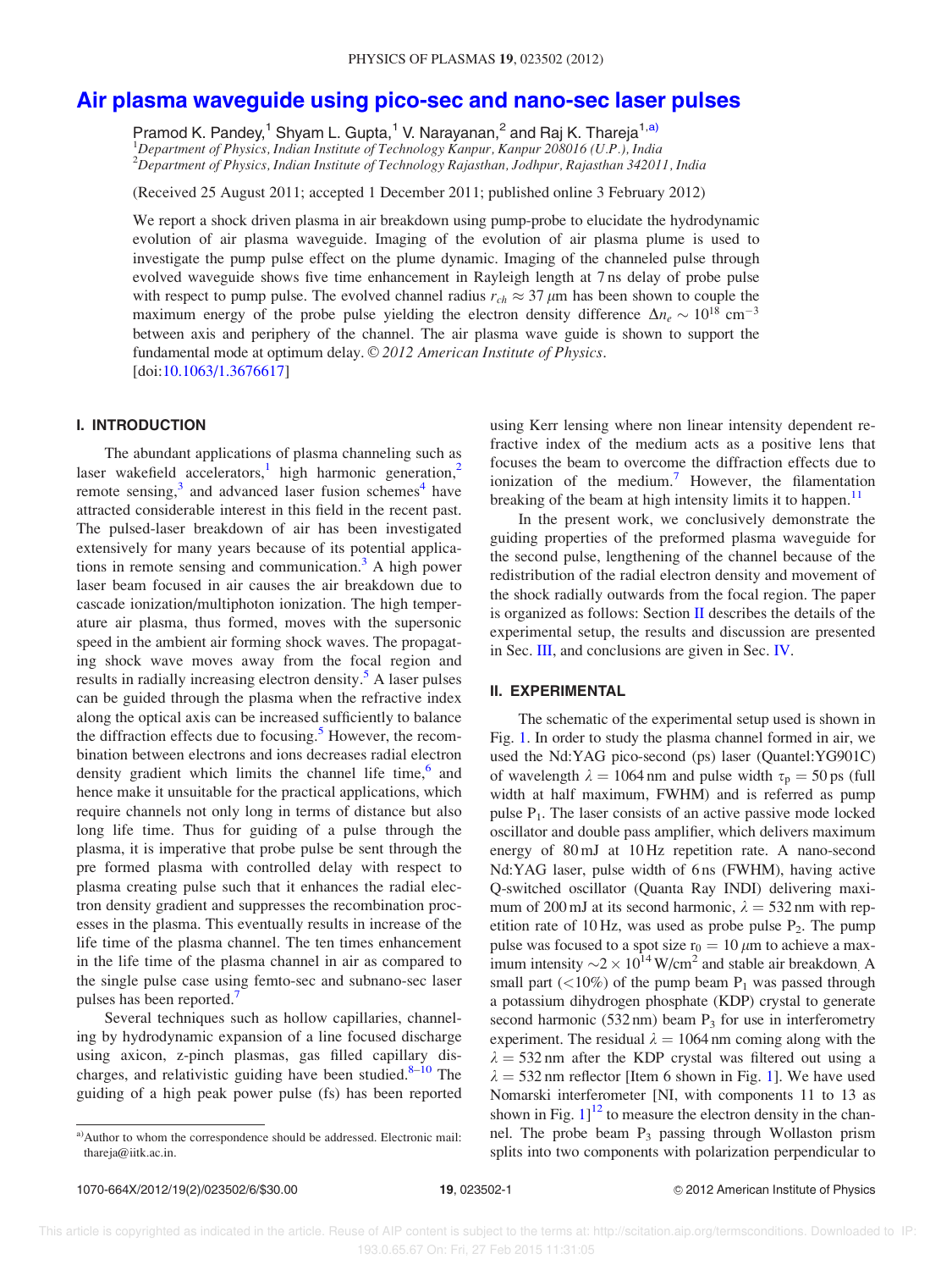$\mathbf{D}$ 



- $8 =$  Spatial Filter
- $9 =$ Iris

NI.

mm

15

 $10 = Air Plasma$ 

 $11 = Convex Lens$ 

- 
- 12 = Wollaston Prism
- $13 = Polarizer$
- 14 = Interference Filter @ 532nm
- $15 = CCD$
- 16 = Photodiode
- 17 = Focusing lens
- $P_1$  = Picosecond pulse @ 1064 nm  $P_{2}$ = Nanosecond pulse @ 532 nm  $P_3$  = Picosecond pulse @ 532 nm  $D = Path Delay Assembly$ NI =Nomarski Interferometer Assembly **RR=Retro Reflector**

FIG. 1. (Color online) Experimental setup.

each other and then passes through the polarizer, whose transmission axis was oriented in such a way that both emergent beams have the same intensity, thus producing interference fringes with high contrast. The  $\lambda = 532$  nm pass interference filter [refer Fig. 1 Item 14] was used to block the radiations other than probe beam coming from the plasma and to improve contrast of fringes. In order to record shadowgraphs, the polarizer [refer Fig. 1 Item 13] was rotated in such a way that it allows only one of the beams to pass. The delay between the pulse  $P_3$  and pump pulse  $P_1$  reaching at the focal spot [refer Fig. 1 Item 10] was created by giving the path difference using path delay assembly [D in Fig. 1]. The path difference between pulses  $P_1$  and  $P_3$  was monitored using photodiodes attached to the oscilloscope [not shown in the Fig. 1] kept at fixed position for a particular set of data. The pulse  $P_2$  for heating the air plasma was sent collinearly with the pulse  $P_1$  with a controllable delay using delay generator (SRS DG-535). The delay between the two pulses  $P_1$  and  $P_2$ was monitored using photodiodes [Item 16 refer Fig. 1] connected to the oscilloscope. Interferogram was imaged on to the charged coupled device (CCD) (LISAA-A1251 Apogee, USA) interfaced with the computer. The images, for which the delays between  $P_1$  and  $P_2$ , were exactly same as the prefixed time delay between  $P_1$  and  $P_3$  were recorded. The imaging of the channel was done by replacing Nomarski interferometer [Items 11–14 refer Fig. 1] and the CCD by triggered gated intensified charged coupled device (ICCD) (DH-720, ANDOR Technology, USA) interfaced with the computer. For the comparative study of the plume dynamics using nanoseond and pico-second pulses, the air break down plume images created by using Nd:YAG nano-sec laser, wavelength  $\lambda = 1064$  nm of pulse width 8 ns with intensity  $\sim 8 \times 10^{12}$  W/cm<sup>2</sup> at the focal spot, were recorded using ICCD.

# III. RESULTS AND DISCUSSION

As stated earlier, the guiding of laser pulse can be achieved using the hydrodynamic evolution of air breakdown at power levels much below the critical power  $(P_{crit})$ 

 $= \lambda^2/2\pi n_1 n_2 \sim 5.6$  GW for air, where  $\lambda$  is the laser wavelength,  $n_1$  is refractive index of air, and  $n_2 = 3.2$  $\times 10^{-19}$  cm<sup>2</sup>/W for air).<sup>7</sup> We have earlier shown that the life time of the plasma channel can be increased by heating the pico-second laser produced air plasma using nano-second laser pulses.<sup>13</sup> An intense laser pulse ( $\langle P_{\rm crit} \rangle$ ) focused in air causes the ionization in air either by cascade or by mutiphoton ionization. We have used a typical pump-probe experiment, where pump beam creates air plasma that expands with local sound speed, creates a shock, and a probe beam heats it up making the beam self-channeled through the plasma. $13$  The pulse width  $(\tau_p)$  of the laser used for creating the air spark plays a vital role to get the favourable environment for guiding. Fig. 2 shows images of the air plasma plume generated using 6 ns and 50 ps pulses of  $\lambda = 1064$  nm at various times delays with respect to ablating pulse with focused intensity  $\sim 8$  $\times 10^{12}$  W/cm<sup>2</sup> and  $\sim 2 \times 10^{14}$  W/cm<sup>2</sup>, respectively. It shows a distinct difference in the movement of the plume in the two cases. This peculiar expansion of plume is attributed to different ionization processes dominating for ns and ps pulses. It has been shown that cascade ionization is a dominant process for the evolution of the air plasma plume, whereas multiphoton– ionization dominates over cascade ionization in the case of ps laser breakdown of air. $14-16$  On focusing of ns pulses, the



FIG. 2. (Color online) Air plasma evolution images using nano-sec and pico-sec lasers.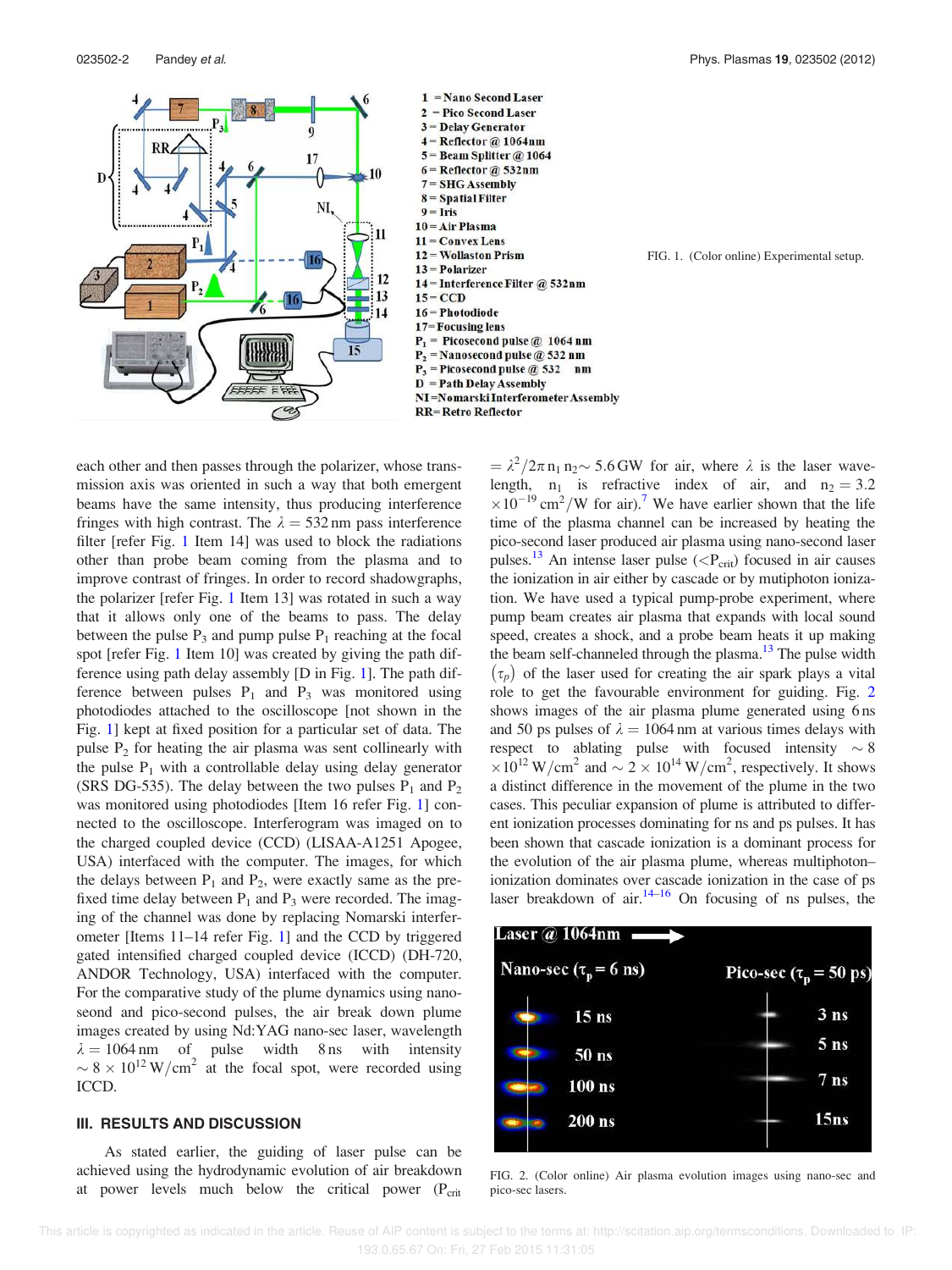plume formed in the focal region sends a shock wave in all directions. The laser pulse energy is preferentially absorbed in that part of the shock wave which is moving towards the laser resulting in backward expansion of the plume as shown in Fig. 2. Whereas, in the case of ps-laser irradiation instantaneously released energy and momentum transfer of the radiation to the focal region drives a shock wave in the direction of the laser beam resulting in the plume expansion along the direction of the incident laser pulse. In order to further elaborate the effect of pulse width, we calculated the shock temperature  $T_{sh}$  and pressure  $P_{sh}$  for both cases. The evolved shock wave temperature and pressure can be estimated using $17-19$ 

$$
T_{sh} = \frac{2\gamma}{\gamma + 1} \left[ \frac{(\gamma - 1)}{(\gamma + 1)} \left( \frac{v_s}{c_0} \right)^2 + 1 \right] T_0, \tag{1}
$$

$$
p_{sh} = \frac{p}{\gamma + 1} \left[ 2\gamma \frac{v_s^2}{c_0^2} - \gamma + 1 \right],
$$
 (2)

where  $\gamma \approx 1.2$  is the ratio of specific heats for air,  $v_s$  is shock front velocity,  $c_0$  is the sound speed, and  $T_0 = 300 \text{ K}$  is the background air temperature. The shock front velocity is calculated from the plume front position at various times of the expanding plume. For our case, the average plume front velocity is  $v_s^{nano} = 1.0 \times 10^6 \text{ cm/sec}$  and  $v_s^{pico} = 5.0$  $\times 10^6$ cm/sec with corresponding shock temperatures,  $T_{\rm sh}^{\rm nano} = 2.3 \, \rm eV$  and  $T_{\rm sh}^{\rm pico} = 58 \, \rm eV$  for ns- and ps-laser, respectively. Due to the lower shock temperature, the ns-laser ablated air plasma plume evolves slowly with channel evolution time ( $\tau_c = \frac{r_0}{v_s}$ , where  $r_0$  is beam spot size and shock speed  $v_s$  in the medium) of 1.0 ns.<sup>5</sup> This time is much shorter than the ablating pulse duration  $(\tau_p = 6 \,\text{ns})$  and leads to an evenly distributed density profile and hence not favorable for plasma channel formation. The higher shock temperature  $T_{\rm sh}^{\rm pico} = 58 \, \text{eV}$  for ps plasma indicates that strong shock will evolve very quickly because of the very high shock pressure. The shock pressure of  $p_{sh}^{pico} = 2.45 \times 10^4$  atm for our case is much higher than the ambient pressure and hence the air plasma continuously detonates and compresses the ambient air, the induced shock wave propagates at supersonic speed. Since the time scale for the channel evolution in this case  $(\tau_c)_{\text{ns}} = 200 \text{ ps}$  is much longer than the pulse duration  $(\tau_p = 50 \text{ ps})$ , the plume moves forward and expands cylindrically away from the focal region due to the gained energy and momentum from the radiation.<sup>5</sup> The cylindrical expansion of the shock wave results in radially increasing electron density, thereby forming a waveguide which can support a Gaussian beam injected after a controllable delay.<sup>5,9</sup> Fig. 3 shows the plasma channel images taken using ICCD at different time delays between pump and probe pulses  $P_1$  and  $P_2$ . Fig. 4 shows the variation of the corresponding axial line intensities of the images. The delay between the two pulses is essential because the electron density takes some time to evolve for the efficient guiding of the injected pulse. The length of the plasma channel waveguide was maximum  $L_w = 1.75$  mm when the pulse P<sub>2</sub> was sent at 7 ns of delay with respect to  $P_1$ . The small delays between the pulses  $P_1$  and  $P_2$  results in short channel length, for the shock



FIG. 3. Channel images with and without probe pulse.

wave remains within the focal region of the probe pulse. As the delay between the two pulses increases the shock wave moves radially out of the focal region and most of the pulse energy passes through the radially increasing central profile and hence enhanced inverse bremsstrahlung (IB) absorption and enhanced channel length. However, at longer delays, the injected pulse  $P_2$  interacts with the decreasing electron density in the channel that results in reduced fractional enhancement in the electron density due to weak IB absorption and hence to short channel length. A slight hump in the axial intensity profile, Fig. 4 of the image at 7 ns delay may be due to the enhanced radially increasing central electron density profile that causes the beam of pulse  $P_2$  to be lensed or converged as it leaves the channel. The resulting radially increasing electron density forms a plasma waveguide suitable for guiding has a parabolic electron density profile,  $n_e(r) = n_e(0) + n_{cr} \left(\frac{r}{r_0}\right)^2$  for  $r < r_{ch}$  and  $n_e(r) = 0$  for  $r > r_{ch}$ ,  $r_{ch}$  is channel radius.<sup>11,20</sup> where  $r_0$  is the laser spot size,  $n_{cr} = \frac{m_e \omega^2}{4 \pi e^2}$  $\frac{m_e \omega^2}{4\pi e^2} \approx 10^{21}$  cm<sup>-3</sup> for  $\lambda = 1064$  nm is the critical



FIG. 4. Axial intensity profile of the channel images at different delays.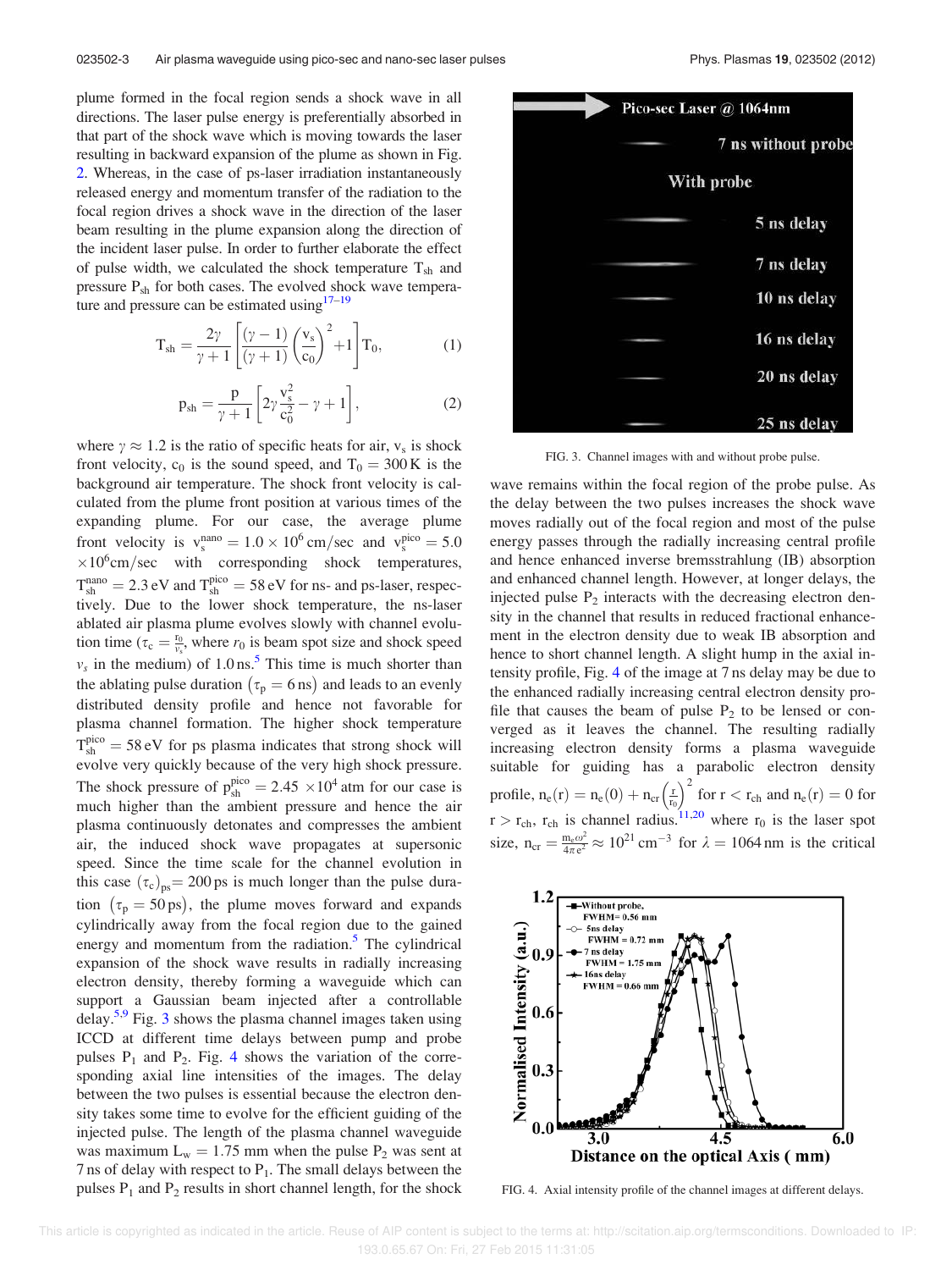electron density, and  $n_e(r)$  is the radial electron density. The corresponding refractive index is written as  $n(r) \approx 1 - \frac{n_e(r)}{2n_e}$  $\frac{a_e(r)}{2n_{cr}}$ . For a Gaussian laser beam to propagate through the parabolic plasma channel, the beam should be matched with the plasma channel radius. Following the evolution of channel radius equation, $10,20$  the condition for guiding of any mode with  $r_s = r_0$ , the corresponding refractive index difference is given by  $\Delta n^{\min} = \frac{\lambda_{p_2}^2}{2\pi^2 r_0^2 n_0^2} \sim 1.4 \times 10^{-4}$ our case, here  $\lambda_{\text{P}_2}$  = 532 nm and n<sub>0</sub> is the value of refractive index at the wave guide axis,  $r = 0$ . The corresponding electron density for guiding the Gaussian pulse of spot size  $r_0$  through the plasma channel becomes  $\Delta n_e = \frac{1}{\pi r_e r_0^2}$ , where  $r_e$  is the classical electron radius.<sup>5,13</sup> For our experimental conditions  $(r_0 = 10 \,\mu\text{m})$ , we get  $\Delta n_e = 1.13 \times 10^{18} \text{ cm}^{-3}$ .

In order to measure the spatial variation of electron density of the plasma channel evolution at different time delays a Nomarski interferometer<sup>12</sup> as shown in Fig. 1 has been designed. The second harmonic  $\lambda = 532$  nm of the Nd: YAG pico-sec laser pulse  $P_3$  was used for interferometry probe. The interferogram and corresponding shadowgram were recorded through the CCD camera. The interferogram of air plasma channel evolution at different time delays after pump pulse  $P_1$  (without probe pulse  $P_2$ ) were recorded. Fig. 5 shows interferograms and their corresponding shadowgrams at delay of 2.5, 3.0, and 7.0 ns, respectively, after the pump pulse  $P_1$ .

The analysis of electron density profile is done using Abel inversion. $2^{1-23}$  Fig. 6 shows the calculated radial electron density profile at various time delays with and without probe pulse  $P_2$ . The electron density initially increases radially because of expansion of shock front in air plasma with the energy stored in it resulting in further ionization. However, at later times, the density decreases due to loss in energy by the collisions among electrons, atomic, and ionic species. The recombination of electrons with the oxygen molecules to form  $O^-$  and  $O_2^-$  in air also contributes to decrease in electron density at later times.<sup>13</sup> The pulse  $P_2$ having energy just below the threshold for air breakdown sent through the plasma heats the plume resulting in suppression of the recombination with the oxygen molecules



FIG. 6. (Color online) Evolution of electron density, with and without probe pulse at different delays.

and hence increase in the radial electron density. In order to investigate the channel formation, the time delay between the pump pulse  $P_1$  and the probe ns-pulse  $P_2$  was varied in steps. Following Fig. 6, it is clear that radial electron density and hence channel radius r<sub>ch</sub> evolves as the delay increases. At initial delays,  $r_{ch}$  is not broad enough to couple the probe pulse  $P_2$  and most of the pulse energy is lost outside the channel. However, at longer delays (grater than 7 ns), the injected pulse  $P_2$  may interact with the decreasing electron density in the channel that results in weak IB absorption and reduced enhancement in the electron density. Fig. 7 shows the radial as well as longitudinal (lateral) variation of electron density and corresponding refractive index profiles for the plasma channel evolved at 7 ns delay with and without probe pulse  $P_2$ . It is observed from the images of the plasma channel and shadowgram, Fig. 5, that delay of 7 ns shows five times enhancement in the Rayleigh length  $z_0 = \frac{\pi r_0^2}{\lambda} = 0.3$  mm.

Since, the experimentally created plasma channel do not have infinitely high walls (i.e., densities), the channel walls reach a peak height at a finite radius beyond which the density rapidly falls to zero. The laser modes are quasi-bound or leaky in such a channel and can tunnel through the channel



FIG. 5. Interferogram and corresponding electron density profile and shadow grams of air plasma at different delays (without probe pulse  $P<sub>2</sub>$ ) (a) 2.5 ns (b) 3 ns (c) 7 ns, and (d) with probe pulse  $P_2$  at 7 ns delay.

 This article is copyrighted as indicated in the article. Reuse of AIP content is subject to the terms at: http://scitation.aip.org/termsconditions. Downloaded to IP: 193.0.65.67 On: Fri, 27 Feb 2015 11:31:05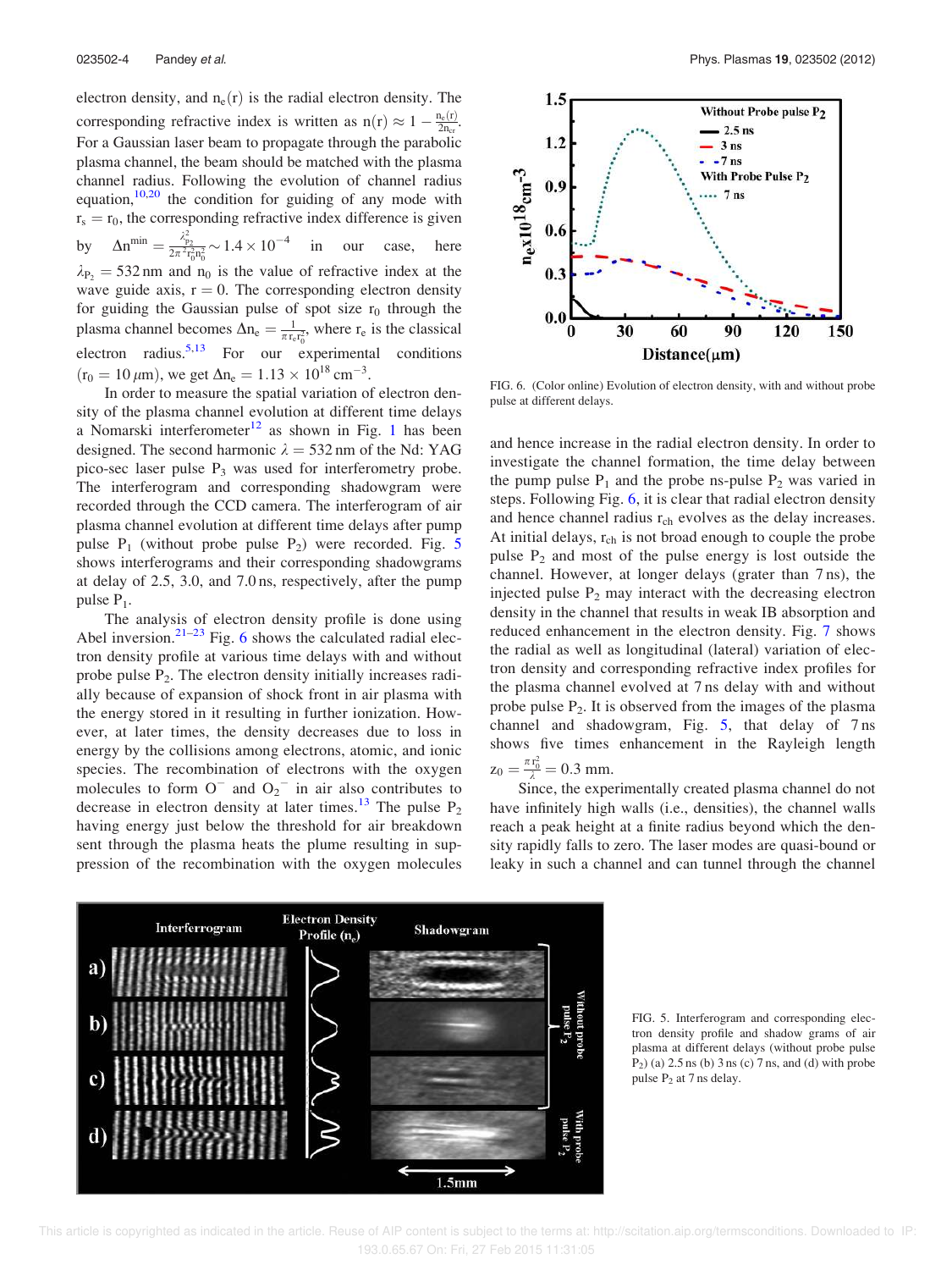

FIG. 7. Electron density and refractive index profiles at 7 ns delay without probe pulse (a, b) and with probe pulse (c, d).

walls and couple to the continuum. $20$  The leakage rate depends upon the channel parameters and the channel mode profile.<sup>20</sup> It has been shown<sup>20</sup> that for a parabolic channel of radius  $r_{ch}$ , the laser modes can tunnel through if  $r_{ch}^2 > \{(2m+p+1)+[(2m+p+1)^2-p^2]^{\frac{1}{2}}\}\frac{r_0^2}{2}$ , where p and m are radial and azimuthal mode indices. Thus for the fundamental mode  $(m = p = 0)$  to propagate, the channel radius should be greater than the laser spot size  $r_0$ . In our case, the measured channel radius  $(r_{ch} \sim 37 \,\mu m)$  is greater than the laser spot size; thus, the channel formed at 7 ns delay is suitable for the fundamental mode guiding. In order to further confirm the guiding of the mode through the plasma channel, we calculated the parameter V,  $V = \frac{\omega_p r_{ch}}{c}$ plasma channel, we calculated the parameter  $v, v = c$ <br>which defines how many modes a waveguide can support.<sup>24</sup> It follows that the optimum density of the plasma channel which supports a single mode calculated for our experimental conditions is  $n_e \approx 0.12 \times 10^{18} \text{ cm}^{-3}$ , in agreement with measured electron density at 7 ns delay [Fig. 7(a)]. Fig. 8 shows the mode profile at the waveguide exit at 7 ns delay.



FIG. 8. (Color online) Mode profile at the channel exit.

### IV. CONCLUSION

We studied the role of the pulse width of the laser in the formation of the plasma channel. It is observed that a plasma channel could be formed using hydrodynamic expansion of ps laser created plasma. It has been shown that electron density takes some time to evolve as a plasma waveguide in which another pulse can be guided. The guiding pulse suppresses the recombination processes and tailors the electron density of the plasma waveguide for the self guiding. The prolongation in Rayleigh length of the plasma channel up to a factor of five was observed when the ns-pulse was sent at delay of 7 ns with respect to ps-pulse. The waveguide is shown to sustain single mode propagation at an optimum delay of propagating pulse.

- <sup>1</sup>C. G. R. Geddes, Cs. Toth, J. van Tilborg, E. Esarey, C. B. Schroeder, D. Bruhwiler, C. Nieter, J. Cary, and W. P. Leemans, Nature 431, 538 (2004).
- $2X$ . F. Li, A. L' Huillier, M. Ferray, L. A. Lompre, and G. Mainfray, *Phys.* Rev. A 39, 5751 (1989).
- <sup>3</sup>J. Kasparian, M. Rodriguez, G. Méjean, J. Yu, E. Salmon, H. Wille, R. Bourayou, S. Frey, Y. B. André, A. Mysyrowicz, R. Sauerbrey, J. P. Wolf, and L. Wöste, Science 301, 61 (2003).
- <sup>1</sup>A. Pukhov and J. Meyerter-Vehn, *Phys. Plasmas* 5, 1880 (1998).
- ${}^5C$ . G. Durfee III, J. Lynch, and H. M. Milchberg, *Phys. Rev. E* 51, 2368 (1995); Opt. Lett. 19, 1937 (1994).
- 6 S. Tzortzakis, B. Prade, M. Franco, and A. Mysyrowicz, Opt. Commun. 181, 123 (2000).
- 7 Z. Q. Hao, J. Zhang, Y. T. Li, X. Lu, X. H. Yuan, Z. Y. Zheng, Z. H. Wang, W. J. Ling, and Z. Y. Wei, Appl. Phys. B 80, 627 (2005).
- <sup>8</sup>F. Dorchies, J. R. Marquès, B. Cros, G. Matthieussent, C. Courtois, T. Vélikoroussov, P. Audebert, J. P. Geindre, S. Rebibo, G. Hamoniaux, and F. Amiranoff, Phys. Rev Lett. 82, 4655 (1999).
- <sup>9</sup>C. G. Durfee III and H. M. Milchberg, *Phys. Rev. Lett.* **71**, 2409 (1993).
- <sup>10</sup>E. Esarey, P. Sprangle, J. Krall, and A. Ting, IEEE J. Quantum Electron 33, 1879 (1997).
- <sup>11</sup>A. Couairon and A. Mysyrowich, *Phys. Rep.* 441, 47 (2007).
- <sup>12</sup>J. Ruiz-Camacho, F. N. Beg, and P. Lee, J. Phys. D: Appl. Phys. 40, 2026 (2007).
- <sup>13</sup>V. Narayanan, V. Singh, P. K. Pandey, N. Shukla, and R. K. Thareja, J. Appl. Phys. 101, 073301 (2007).

 This article is copyrighted as indicated in the article. Reuse of AIP content is subject to the terms at: http://scitation.aip.org/termsconditions. Downloaded to IP: 193.0.65.67 On: Fri, 27 Feb 2015 11:31:05